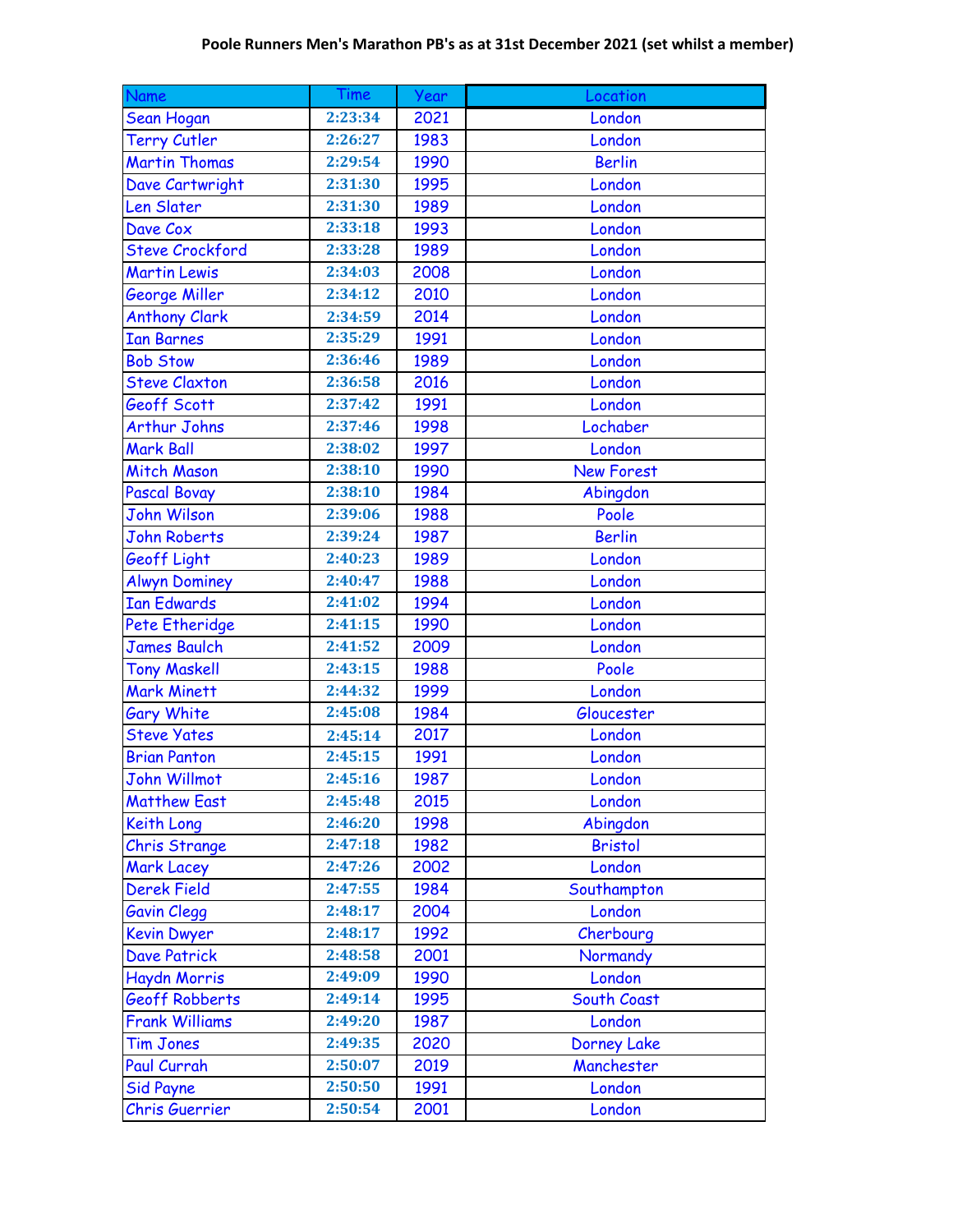| <b>Chris Smithers</b>      | 2:51:05 | 1986 | Wolverhampton     |
|----------------------------|---------|------|-------------------|
| <b>Graham Brown</b>        | 2:51:10 | 1986 | London            |
| Dave Hayes                 | 2:51:34 | 1987 | London            |
| Mark Caldecourt            | 2:52:07 | 2003 | Paris             |
| Alan Hetherington          | 2:52:10 | 1987 | Poole             |
| <b>Mike Derham</b>         | 2:52:14 | 1987 | London            |
| <b>Neil Sexton</b>         | 2:52:42 | 2019 | Chester           |
| <b>Jim Aylmore</b>         | 2:53:29 | 2005 | London            |
| Mark Tiller                | 2:54:12 | 1991 | London            |
| John Cakebread             | 2:54:29 | 2005 | London            |
| Don Doe                    | 2:54:34 | 1992 | <b>Dublin</b>     |
| <b>John Warby</b>          | 2:55:10 | 1990 | London            |
| <b>Alan Lewis</b>          | 2:55:35 | 1999 | London            |
| <b>Rob Lane</b>            | 2:56:02 | 1985 | London            |
| <b>Graham Moyse</b>        | 2:56:32 | 2004 | London            |
| <b>Jim Windebank</b>       | 2:57:13 | 2021 | Windsor           |
| <b>Rupert Tory</b>         | 2:57:15 | 2016 | London            |
| <b>Barry Headington</b>    | 2:57:37 | 1996 | London            |
| <b>Roy Williams</b>        | 2:57:38 | 1999 | London            |
| Roger Durham               | 2:57:54 | 1987 | London            |
| Mark Smith                 | 2:58:24 | 2014 | Bournemouth       |
| <b>Mike Best</b>           | 2:58:30 | 1986 | London            |
| Joe Godden                 | 2:58:36 | 2021 | London            |
| <b>Steve Hogarth</b>       | 2:58:45 | 2002 | London            |
| <b>Graham Beavers</b>      | 2:58:46 | 1996 | London            |
| <b>Steve Lumber</b>        | 2:58:48 | 1984 | Gloucester        |
| Chris Lee                  | 2:59:03 | 2006 | London            |
| <b>Barry Trowbridge</b>    | 2:59:08 | 2015 | <b>Berlin</b>     |
| <b>Melcombe Shakesheff</b> | 2:59:08 | 1982 | Winchester        |
| Dale Paget                 | 2:59:10 | 2008 | <b>New Forest</b> |
| <b>Mike Akers</b>          | 2:59:48 | 2016 | <b>Brighton</b>   |
| Dave Heath                 | 2:59:56 | 1991 | Abingdon          |
| <b>Mike Hughes</b>         | 2:59:57 | 1988 | Poole             |
| <b>Chris Stratford</b>     | 3:00:11 | 2019 | Manchester        |
| <b>Malcolm Roberts</b>     | 3:00:31 | 1989 | London            |
| Roy Fry                    | 3:02:11 | 1990 | <b>Flying Fox</b> |
| <b>Simon Lathwell</b>      | 3:02:14 | 2005 | London            |
| <b>Colin Somers</b>        | 3:03:26 | 2021 | Manchester        |
| <b>Andy Humphrys</b>       | 3:04:13 | 2017 | Abingdon          |
| Pete Couch                 | 3:04:23 | 1992 | <b>New Forest</b> |
| <b>Reg Tiller</b>          | 3:05:01 | 1989 | <b>New Forest</b> |
| <b>Ron Walmsley</b>        | 3:05:20 | 1997 | <b>Dublin</b>     |
| Pete Hunt                  | 3:05:42 | 2004 | Nelspruit, S.A.   |
| <b>John Knowlton</b>       | 3:05:51 | 1985 | London            |
| <b>John McClelland</b>     | 3:06:43 | 1998 | London            |
| <b>Mick Cooper</b>         | 3:06:50 | 2015 | <b>Brighton</b>   |
| <b>Richard Vessey</b>      | 3:06:55 | 1990 | London            |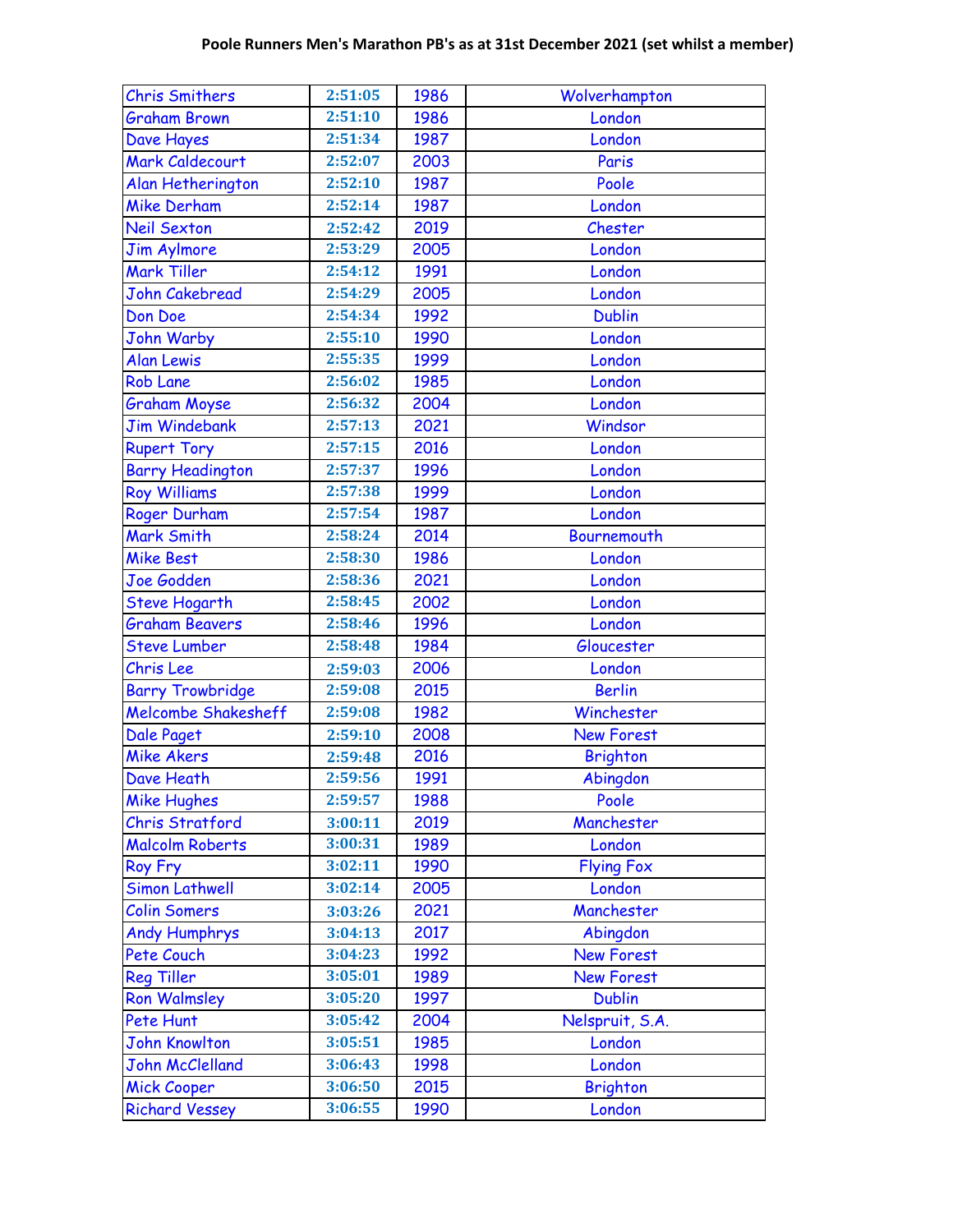| <b>Tim Townsend</b>                | 3:07:10            | 1997         | London                        |
|------------------------------------|--------------------|--------------|-------------------------------|
| <b>Steve Ogles</b>                 | 3:08:13            | 2019         | Manchester                    |
| John Llewellyn                     | 3:08:34            | 2015         | <b>Great Welsh Marathon</b>   |
| <b>Esref Ozdemir</b>               | 3:08:59            | 2021         | Manchester                    |
| <b>Mike Millin</b>                 | 3:09:10            | 1989         | London                        |
| Pete Ferenczy                      | 3:09:14            | 2007         | London                        |
| <b>Kevin Launder</b>               | 3:09:18            | 1988         | Poole                         |
| <b>Bill Day</b>                    | 3:09:28            | 2017         | Kent Circuit Marathon         |
| <b>Alan Gamblin</b>                | 3:09:40            | 1984         | Rome                          |
| <b>Julian Jenner</b>               | 3:10:02            | 1995         | Poole                         |
| <b>Bob Frampton</b>                | 3:10:07            | 1985         | Jersey                        |
| <b>Ron Watters</b>                 | 3:10:17            | 1987         | London                        |
| <b>David Ozanne</b>                | 3:10:51            | 2012         | <b>Dublin</b>                 |
| Pete Helyer                        | 3:11:05            | 1988         | <b>Dublin</b>                 |
| <b>Gerald Piper</b>                | 3:11:24            | 1990         | Poole                         |
| <b>Greg Fairhall</b>               | 3:11:28            | 2019         | London                        |
| Dave Graham                        | 3:12:22            | 2018         | London                        |
| <b>Roger Jarvis</b>                | 3:13:24            | 1984         | London                        |
| <b>Richard Collings</b>            | 3:13:45            | 1997         | <b>Dublin</b>                 |
| Darren Lock                        | 3:14:02            | 2012         | London                        |
| <b>John Allsopp</b>                | 3:14:08            | 1989         | <b>New Forest</b>             |
| <b>Pete Holland</b>                | 3:14:27            | 1994         | London                        |
| <b>Mike Cook</b>                   | 3:15:02            | 2001         | Abingdon                      |
| <b>Mike Haskell</b>                | 3:15:06            | 1982         | London                        |
| <b>Gerard Horsley</b>              | 3:15:10            | 1982         | Gloucester                    |
| <b>Chris Thick</b>                 | 3:15:17            | 1990         | Poole                         |
| <b>Kevin Prentice</b>              | 3:15:49            | 2011         | North Dorset Village Marathon |
| <b>Steve Daish</b>                 | 3:16:16            | 2007         | Amsterdam                     |
| <b>Ian Minett</b>                  | 3:16:20            | 1997         | London                        |
| <b>Graham Dunhill</b>              | 3:16:24            | 1987         | London                        |
| <b>Barry Howells</b>               |                    |              |                               |
|                                    | 3:16:28            | 1994         | London                        |
| <b>Matt Robbins</b>                | 3:17:20            | 2019         | Manchester                    |
| <b>John Rhoden</b>                 | 3:17:21            | 1990         | Cherbourg                     |
| <b>Martin Seedall</b>              | 3:17:30            | 1994         | London                        |
| Sanjay Sharma                      | 3:18:46            | 2003         | London                        |
| <b>Paul Downes</b>                 | 3:19:12            | 2018         | Southampton                   |
| <b>John Haines</b>                 | 3:19:22            | 2016         | <b>New Forest</b>             |
| <b>Clive Brewer</b>                | 3:19:51            | 1984         | Rome                          |
| <b>Mike Fleck</b>                  | 3:20:04            | 2001         | London                        |
| <b>Robin Pearce</b>                | 3:20:04            | 1997         | London                        |
| <b>Brian Stanford</b>              | 3:20:10            | 1993         | London                        |
| <b>Bob Barnett</b>                 | 3:21:08            | 1999         | <b>Dublin</b>                 |
| <b>Bruce Chapman</b>               | 3:21:10            | 1987         | Glasgow                       |
| <b>Mike Towner</b>                 | 3:21:16            | 1996         | Paris                         |
| <b>Mike Sturmey</b>                | 3:21:17            | 1985         | Wolverhampton                 |
| Keith Fraser<br><b>John Towner</b> | 3:21:40<br>3:22:04 | 2003<br>2015 | London<br>London              |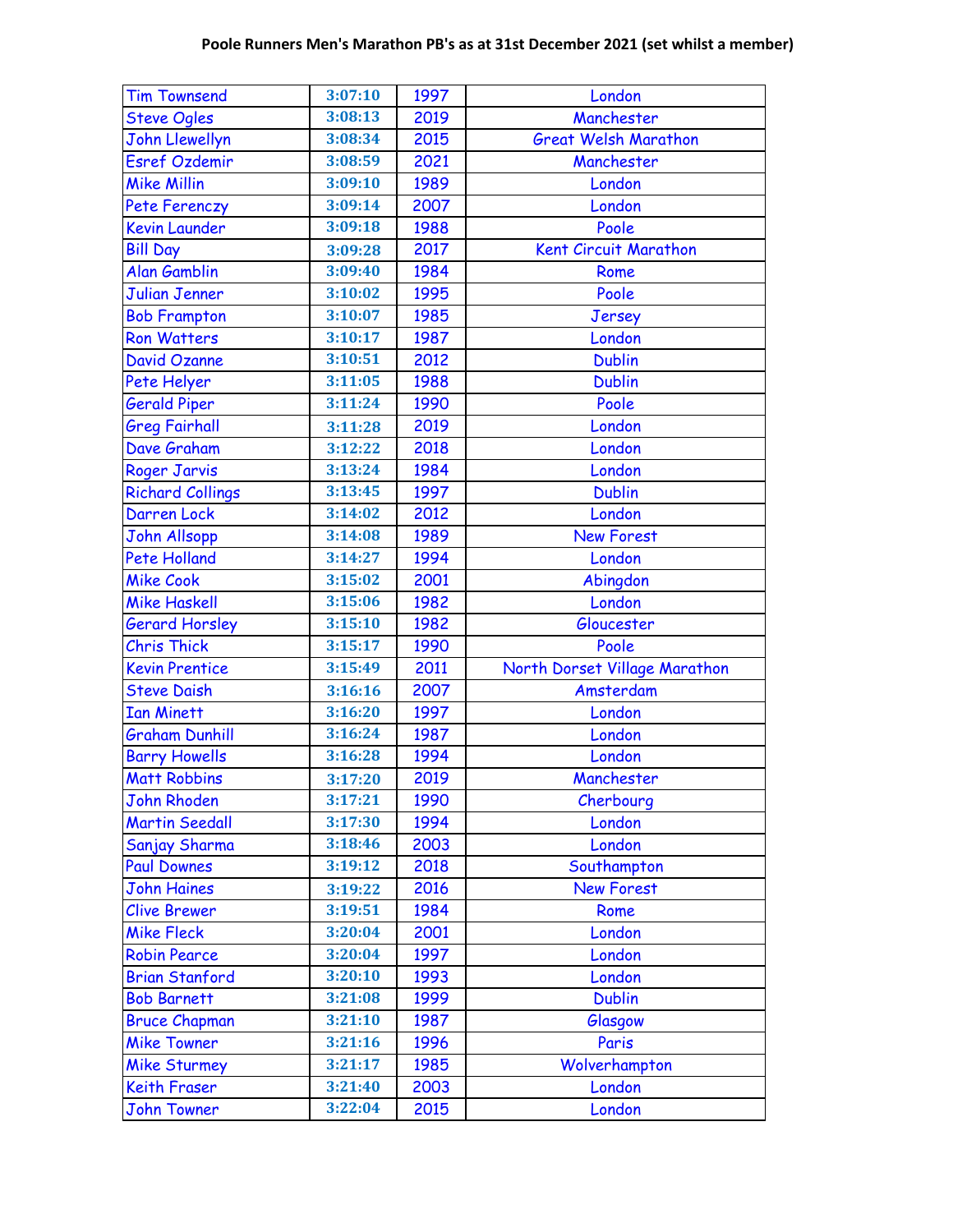| <b>Pete Ness</b>        | 3:22:04 | 1988 | London                        |
|-------------------------|---------|------|-------------------------------|
| <b>Simon Hill</b>       | 3:22:07 | 1995 | Poole                         |
| <b>Martin Davis</b>     | 3:23:10 | 1989 | London                        |
| Darren Andrews          | 3:23:35 | 2011 | London                        |
| <b>Terry Sherwood</b>   | 3:24:18 | 2011 | Chicago                       |
| <b>Richard Dean</b>     | 3:24:20 | 1986 | Poole                         |
| <b>Jason Clarke</b>     | 3:24:33 | 2008 | <b>New Forest</b>             |
| <b>Matt Laishley</b>    | 3:24:48 | 2008 | London                        |
| <b>Nick Clayton</b>     | 3:24:57 | 2018 | North Dorset Village Marathon |
| <b>Tony Scott</b>       | 3:26:30 | 1985 | Gloucester                    |
| <b>Jason Mumford</b>    | 3:26:54 | 2019 | Manchester                    |
| Richard Meston          | 3:26:54 | 2015 | Bournemouth                   |
| Pete Guscott            | 3:26:59 | 1994 | London                        |
| <b>John Blackburn</b>   | 3:27:00 | 2013 | <b>Berlin</b>                 |
| <b>Andy Palmer</b>      | 3:27:07 | 2006 | London                        |
| <b>Brian Crane</b>      | 3:28:10 | 1983 | London                        |
| Ron Jocelyn             | 3:28:10 | 1987 | London                        |
| Pete Hayward            | 3:28:17 | 1990 | London                        |
| <b>Alex Bonnet</b>      | 3:28:25 | 2014 | London                        |
| <b>Denis Merciere</b>   | 3:28:40 | 2011 | London                        |
| <b>Gordon Trevett</b>   | 3:29:22 | 1990 | Poole                         |
| <b>Andy Warren</b>      | 3:29:42 | 1990 | Poole                         |
| <b>Jon Evelegh</b>      | 3:29:53 | 2012 | <b>Brighton</b>               |
| <b>Malcolm Jackson</b>  | 3:29:55 | 1991 | London                        |
| <b>Jack Powis</b>       | 3:30:21 | 1987 | London                        |
| Dave Broom              | 3:33:09 | 1991 | Poole                         |
| Denzil Beckhurst        | 3:33:34 | 1992 | London                        |
| David Graham            | 3:33:55 | 2015 | Bournemouth                   |
| <b>Mark Dobbs</b>       | 3:34:01 | 2015 | Edinburgh                     |
| <b>Vince Dowling</b>    | 3:35:15 | 1985 | London                        |
| John Dunford            | 3:35:20 | 1984 | Southampton                   |
| <b>Fred Greenough</b>   | 3:35:21 | 1983 | Gloucester                    |
| <b>Michael Rogers</b>   | 3:35:56 | 2017 | Chester                       |
| Laurie Higgs            | 3:36:00 | 1995 | London                        |
| <b>Steve Amos</b>       | 3:36:13 | 2014 | London                        |
| <b>Khalil Ghabaee</b>   | 3:36:42 | 2015 | London                        |
| <b>Reinhard Lehmann</b> | 3:36:53 | 2010 | <b>Berlin</b>                 |
| <b>Rupert Pepper</b>    | 3:37:26 | 1999 | <b>New Forest</b>             |
| <b>Jack Jenkins</b>     | 3:38:05 | 1985 | <b>Bolton</b>                 |
| <b>Bill Travers</b>     | 3:38:17 | 1985 | Glasgow                       |
| <b>Rob Forster</b>      | 3:38:56 | 2014 | Bournemouth                   |
| Pete Cole               | 3:40:55 | 1990 | Poole                         |
| <b>Robin Dickens</b>    | 3:41:03 | 1994 | London                        |
| <b>Graeme Beckett</b>   | 3:41:10 | 2021 | London                        |
| Roger Cross             | 3:42:09 | 2008 | New York                      |
| <b>Richard Worth</b>    | 3:42:38 | 1997 | London                        |
| <b>Frank Taylor</b>     | 3:43:00 | 1999 | New Forest                    |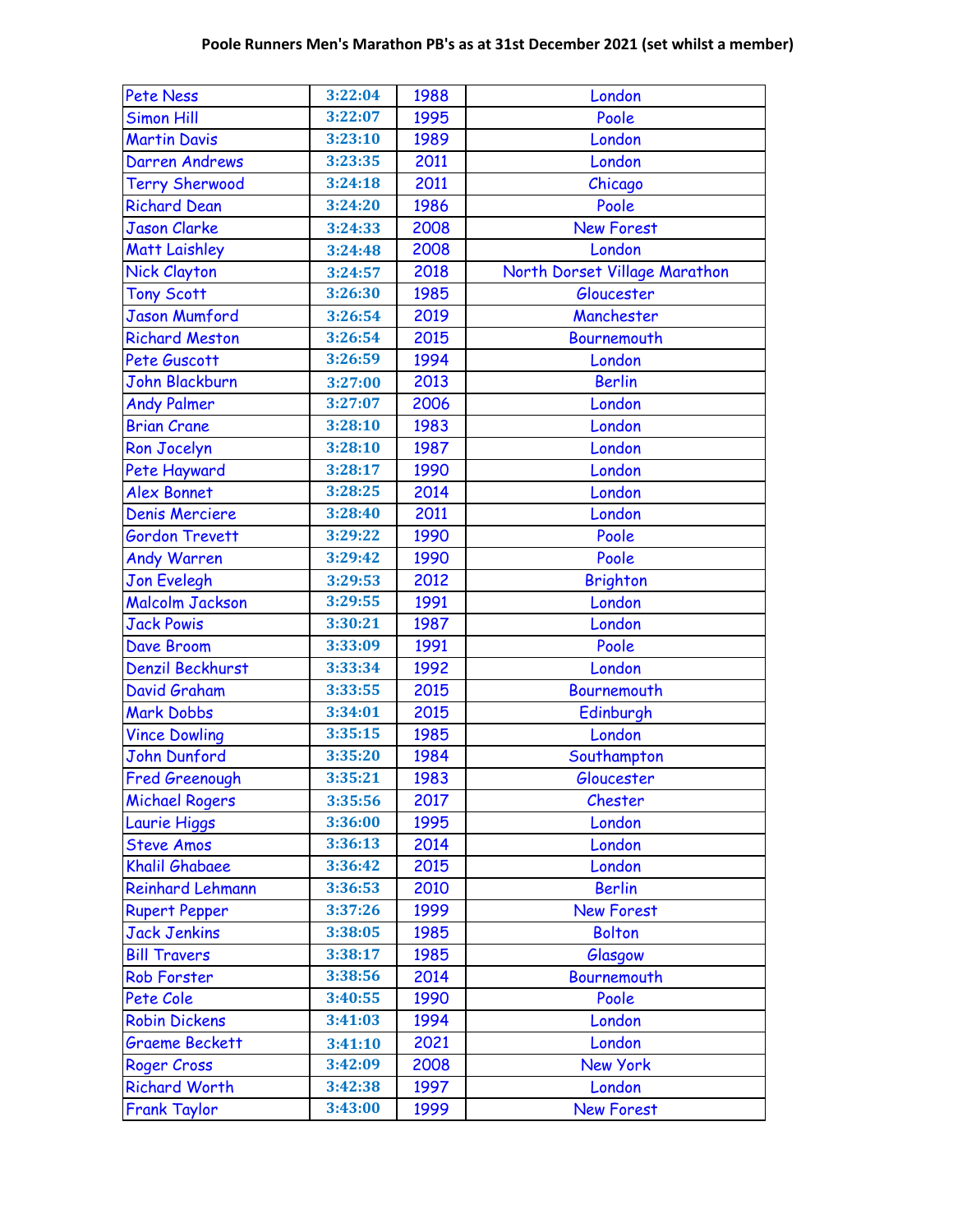| Pete Portnoi           | 3:44:41              | 2019 | Limassol                      |
|------------------------|----------------------|------|-------------------------------|
| <b>Steve Cook</b>      | 3:45:09              | 2014 | <b>Brighton</b>               |
| <b>Paul Viney</b>      | 3:45:28              | 2014 | London                        |
| <b>Nigel Redman</b>    | 3:45:41              | 2019 | Southampton                   |
| <b>Dale Holland</b>    | 3:46:54              | 2019 | Manchester                    |
| <b>Nick Crouch</b>     | 3:48:05              | 1984 | Gloucester                    |
| Derek Wingrove         | 3:48:19              | 2017 | Dorchester                    |
| <b>Paul Ingham</b>     | 3:48:26              | 2008 | London                        |
| <b>Steve Davis</b>     | 3:49:30              | 2015 | Edinburgh                     |
| <b>Greg Marsh</b>      | 3:49:45              | 2011 | North Dorset Village Marathon |
| Les Wilde              | 3:51:01              | 1991 | Shakespeare                   |
| <b>Howard Lewis</b>    | 3:51:28              | 2007 | <b>Loch Ness</b>              |
| Luke Wines             | 3:51:28              | 2014 | London                        |
| <b>Steve Fox</b>       | 3:52:10              | 2015 | London                        |
| <b>David Calton</b>    | 3:52:28              | 2019 | Southampton                   |
| <b>James Miles</b>     | 3:53:10              | 2010 | <b>Brighton</b>               |
| <b>Steve Mills</b>     | 3:53:17              | 2014 | London                        |
| Pete Sharman           | 3:53:52              | 1984 | Birmingham                    |
| <b>Roger Dearsley</b>  | 3:54:16              | 1990 | Poole                         |
| <b>Mike Cheney</b>     | 3:55:07              | 2007 | <b>Berlin</b>                 |
| Artur Majewski         | 3:56:22              | 2018 | Bournemouth                   |
| <b>Graham Dennison</b> | 3:57:09              | 2019 | Abingdon                      |
| Lars Jansson           | 3:58:04              | 2009 | <b>Berlin</b>                 |
| <b>Steve Humber</b>    | 3:58:14              | 2003 | London                        |
| <b>Phil Burden</b>     | 3:58:43              | 2007 | Shakespeare                   |
| Pete Bessant           | 3:59:39              | 1990 | Poole                         |
| <b>Paul Sharman</b>    | 3:59:57              | 1984 | Birminghamn                   |
| <b>Melvin Brooks</b>   | 4:00:01              | 1993 | London                        |
| <b>Russel Davis</b>    | 4:01:16              | 1988 | London                        |
| <b>Ian Chester</b>     | 4:01:19              | 2007 | <b>New Forest</b>             |
| <b>Mike Crane</b>      | 4:10:46              | 2012 | <b>Brighton</b>               |
| <b>Chris Hopkins</b>   | 4:13:16              | 2001 | <b>Dublin</b>                 |
| <b>Robert Brown</b>    | 4:13:21              | 2010 | <b>Brighton</b>               |
| <b>Bill Conroy</b>     | 4:13:37              | 2006 | London                        |
| <b>Graham Thorne</b>   | 4:14:03              | 2014 | <b>Brighton</b>               |
| Leif Chandler          | $\overline{4:}15:01$ | 2015 | Bournemouth                   |
| <b>Steve Wardman</b>   | 4:17:30              | 2008 | London                        |
| <b>Jack Williams</b>   | 4:18:35              | 1991 | London                        |
| <b>Craig Woods</b>     | 4:23:08              | 2012 | London                        |
| <b>Jack Penkin</b>     | 4:26:10              | 1991 | London                        |
| <b>Bill Kenyon</b>     | 4:26:30              | 1984 | Wessex                        |
| <b>Thomas Hackney</b>  | 4:27:35              | 2007 | London                        |
| <b>Rowan Young</b>     | 4:27:41              | 2018 | London                        |
| <b>Alan Alcock</b>     | 4:28:09              | 2001 | <b>Dublin</b>                 |
| <b>Alan Clasby</b>     | 4:29:58              | 2021 | Southampton                   |
| Roger Jefferies        | 4:32:27              | 2003 | London                        |
| <b>James Allen</b>     | 4:33:57              | 2017 | <b>Bournemouth</b>            |